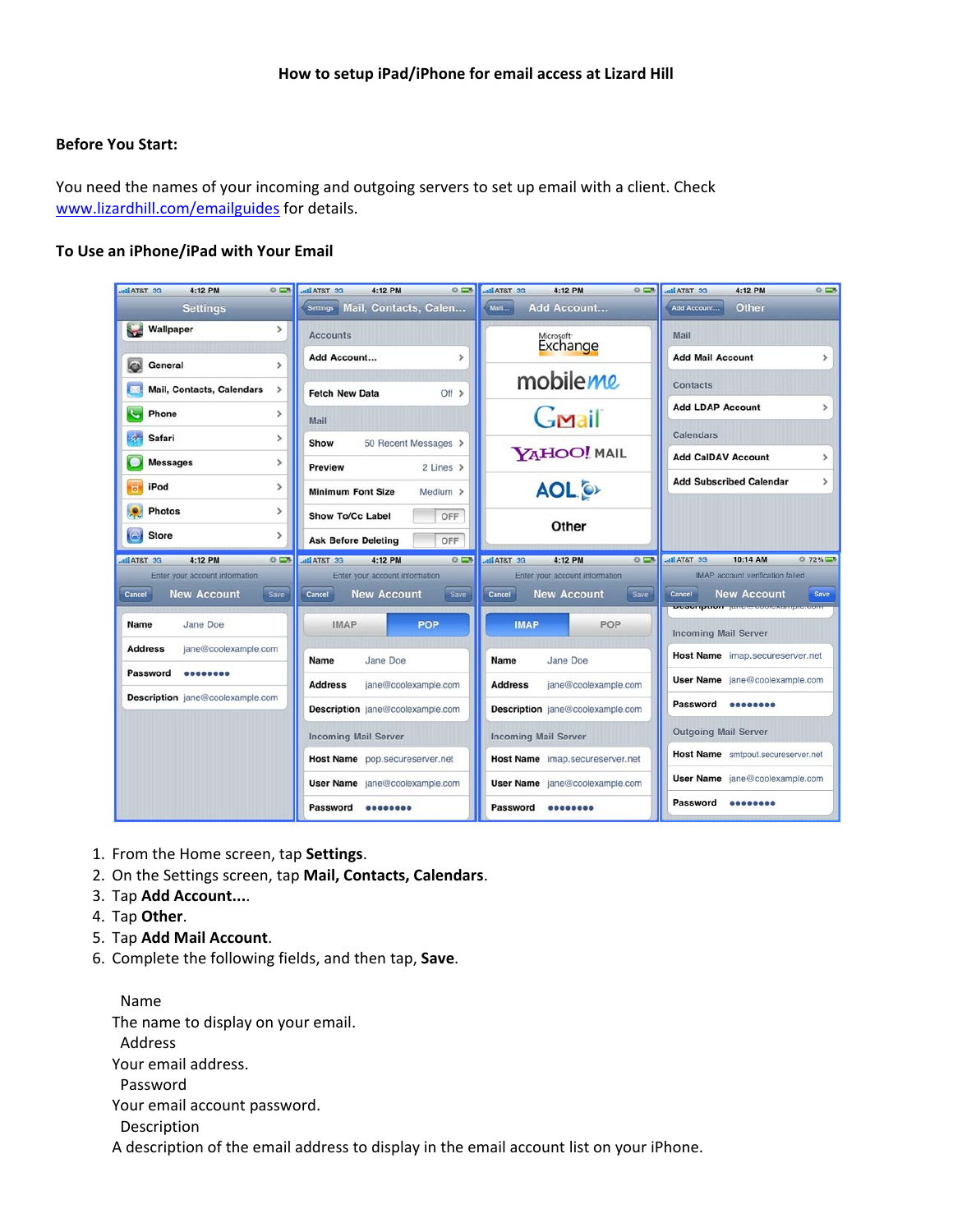## 7. Tap **IMAP** or **POP**.

**NOTE:** To use IMAP, your email account with us must support IMAP functionality.

8. Enter your **Incoming Mail Server** information:

Host Name i.e. *lhvm02.lizardhill.com* User Name Your full email address. Password Your email account password.

9. Enter your **Outgoing Mail Server** information:

Host Name i.e. *lhvm02.lizardhill.com* User Name Your full email address. Password Your email account password.

10. Tap **Save**.

You can **Enable SSL** for more security with your iPhone's email once it's active.

## **To Enable Incoming Email SSL**

| <b>DE T&amp;TA line</b><br>$0.66\sqrt{2}$<br>11:22 AM | $0.67\%$<br>Ill AT&T 3G<br>11:20 AM      | .ull AT&T 3G<br>$0.68\%$<br>10:49 AM      | .ull AT&T 3G<br>$ 64\%$<br>11:58 AM     |
|-------------------------------------------------------|------------------------------------------|-------------------------------------------|-----------------------------------------|
| <b>Settings</b>                                       | Mail, Contacts, Calen<br><b>Settings</b> | jane@coolexample.com<br>Mail              | <b>Advanced</b><br>jane@coolexample.com |
| <b>KAN</b><br>General                                 | <b>Accounts</b>                          | <b>Incoming Mail Server</b>               | Sent ><br><b>Sent Mailbox</b>           |
| Mail, Contacts, Calendars                             | jane@coolexample.com<br>Mail             | Host Name imap.secureserver.net           | <b>Deleted Mailbox</b>                  |
| Phone                                                 | Add Account                              | <b>User Name</b> jane@coolexample.com     | <b>Deleted Messages</b>                 |
| Safari                                                | Off ><br><b>Fetch New Data</b>           | Password<br>                              | After one week ><br>Remove              |
| <b>Messages</b>                                       | Mail                                     | <b>Outgoing Mail Server</b>               | <b>Incoming Settings</b>                |
| $\overline{\mathbf{5}}$<br>iPod                       | 50 Recent Messages ><br>Show             | <b>SMTP</b><br>smtpout.secureserver.net > | <b>Use SSL</b><br>ON                    |
| $\cdot$<br><b>Photos</b>                              | 2 Lines ><br><b>Preview</b>              | Advanced                                  | <b>Authentication</b><br>Password >     |
| $\bigodot$<br><b>Store</b>                            | <b>Minimum Font Size</b><br>Medium >     |                                           | <b>IMAP Path Prefix</b>                 |
|                                                       | OFF<br><b>Show To/Cc Label</b>           | <b>Delete Account</b>                     | Server Port 993                         |

- 1. From the Home screen, tap **Settings**.
- 2. Tap **Mail, Contacts, Calendars** and choose the desired email account.
- 3. Tap **Advanced**.
- 4. From the **Incoming Settings** menu, slide **Use SSL** to **ON**.
- 5. Tap **Server Port** and make the following change:

IMAP ‐ **993** POP ‐ **995**